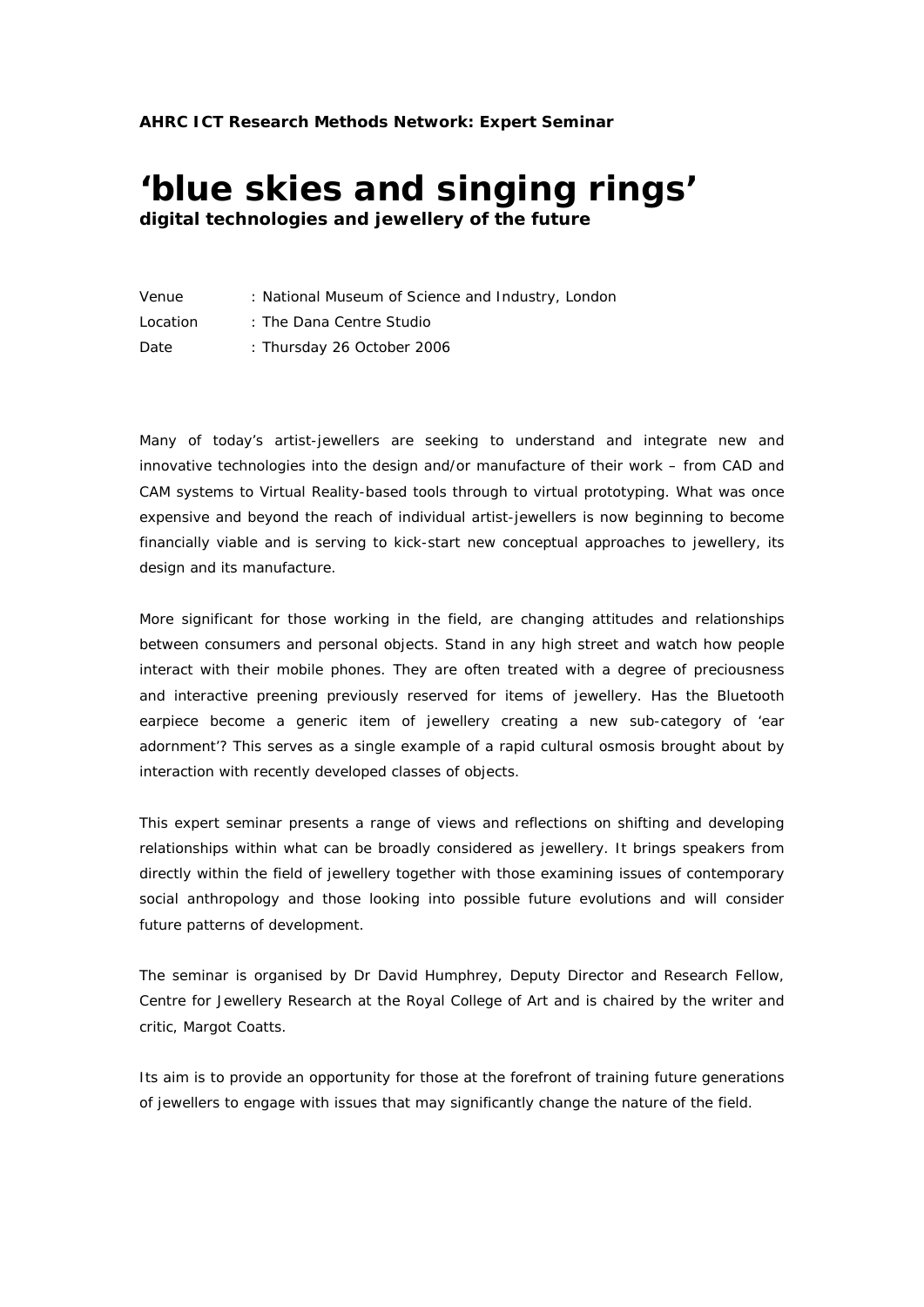**AHRC Methods Network Expert Seminar** 

# *'blue skies and singing rings'*

**The Dana Centre, Queen's Gate, London 10.00 - 17.30 Thursday 26 October 2006** 

## **Programme**

- **10.00 10.15 Registration. Tea and Coffee**
- **10.15 10.20 Overview of the seminar**  Dr David Humphrey Deputy Director and Research Fellow, Centre for Jewellery Research, Royal College of Art

## **10.20 – 10.25 Introduction**  Margot Coatts Freelance writer and critic

#### **10.30 – 11.00 Karin Paynter**

Assistant to Director Technology and Training, The Goldsmiths' Company *New Technologies in Jewellery and Silversmithing Manufacturing* 

There has been a significant increase in the use of new technologies such as rapid prototyping by manufacturing businesses in recent times. This paper will examine the impact of digital technology on a selection of UK jewellery and silversmithing businesses. It will look at three or four case studies and consider how companies have integrated new technologies into their businesses and the effect on their production and marketing strategies. It will also identify obstacles that may prevent adoption of new technologies and perceptions of how these advances may affect business in the future.

## **11.05 – 11.35 Jayne Wallace**

## Sheffield Hallam University *Emotionally Charged. An Exploration of Digital Jewellery*

Computing and digital technologies have increasingly become part of our everyday experience: we *live* with them, and as they become more ubiquitous in their conception possibilities of bridging digital devices with the human form are increasing. Developments already exist in wearable electronics and digital product design that have taken the body as a location, but in many cases it may be argued that such digital objects miss subtleties and inimitable qualities associated with jewellery. Central to this is a lack of consideration of the emotional value of our interactions with digital technologies and its associated artefacts.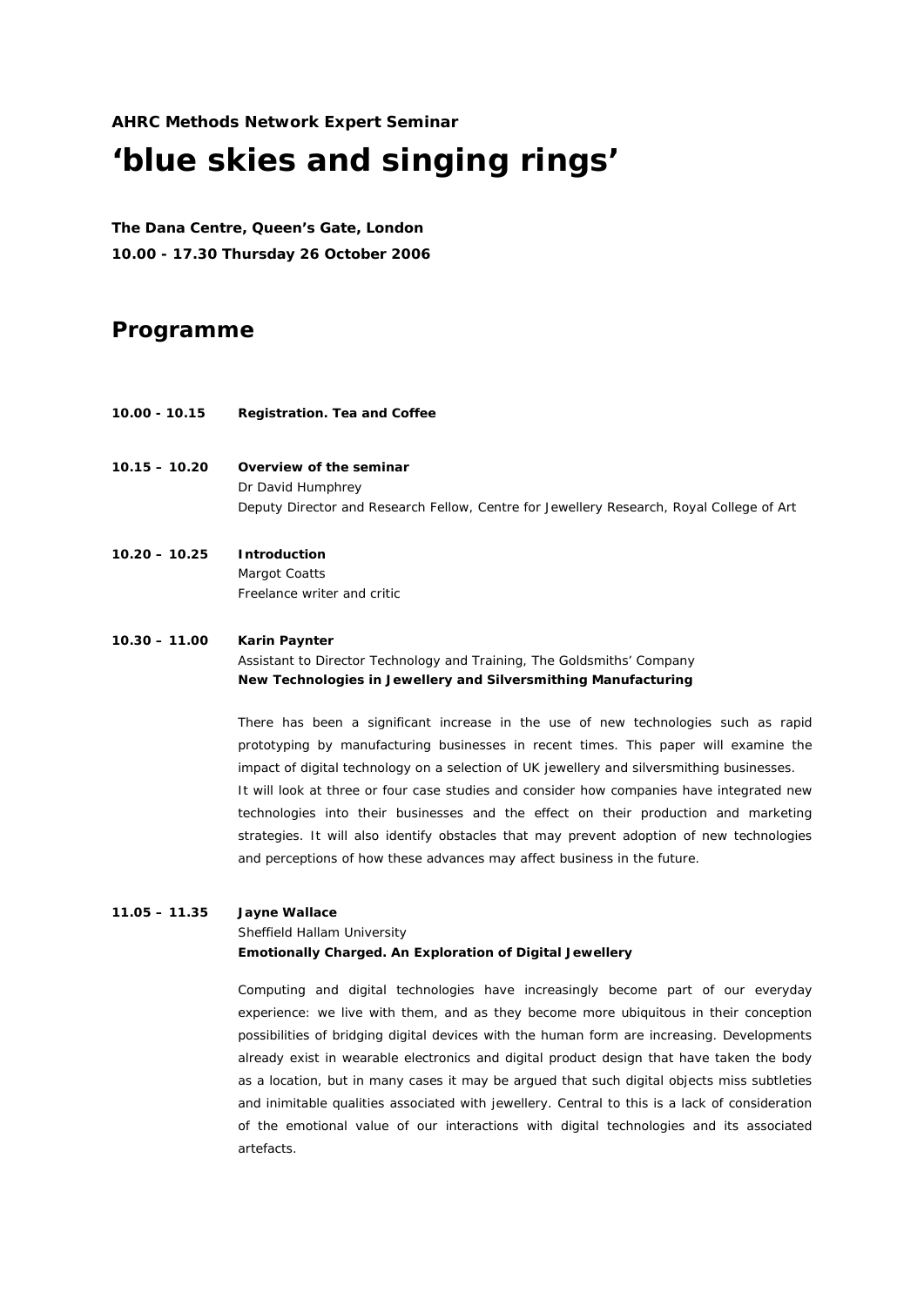This paper offers an overview of practice-centred research conducted by the author into the development of digital jewellery, from the perspective of a contemporary jeweller, where craft practice and digital technologies have been brought together to propose personally meaningful and emotionally rich forms of object and interaction.

Tensions, expectations and assumptions inherent in considerations of digital jewellery as an emergent category of object are discussed; detailing ways a perspective centring on jewellery can create an antidote to these anxieties through a vocabulary relating to attachment and personal significance.

The process of this research has focused on aspects of individuals' lives and personal histories that are emotionally significant to them. These shared fragments of experience have been responded to through an iterative and discursive making process resulting in digital jewellery of personal significance.

Digital jewellery has the potential to be an extension of contemporary jewellery in terms of experimental aesthetics and an enrichment of the relationship between person and object or person and person. Through this, the social implications of the rich human-relational context of jewellery suddenly expand, whilst previous constraints, such as physical distance between people, collapse. This paper argues for the appropriateness of contemporary jewellery as a creative strategy in the further development and potential of ubiquitous technologies.

#### **11.40 – 12.10 Dr Joan Farrer**

Business Fellow, The London Technology Network *Jewellery and Sustainability: production, consumption and disposal in the supply chain* 

A presentation and discussion of issues concerning people profit and planet and one of the oldest industries, in relation to materials, technology and craft processes.

### **12.15 – 12.45 Ian Pearson**  BT Futurologist *A Trip to the Future*

#### **13.00 – 14.00 Lunch**

#### **14.05 – 14.35 Stephen Bottomley**

Chairman, Association for Contemporary Jewellery *Associated lives, meanings and shared directions* 

The Association for Contemporary Jewellery (ACJ) was founded as a membership association in 1997. It consists both of the 'makers of objects'; practising jewellers, associated designers, educators and students, and some 'owners of objects'; collectors, curators and gallery owners. Together these members share interests and synergies between object and owner/ collector and historian / maker and viewer. These faces reflect not only the enduring popularity of this special art form, but also the growth of this specialist association.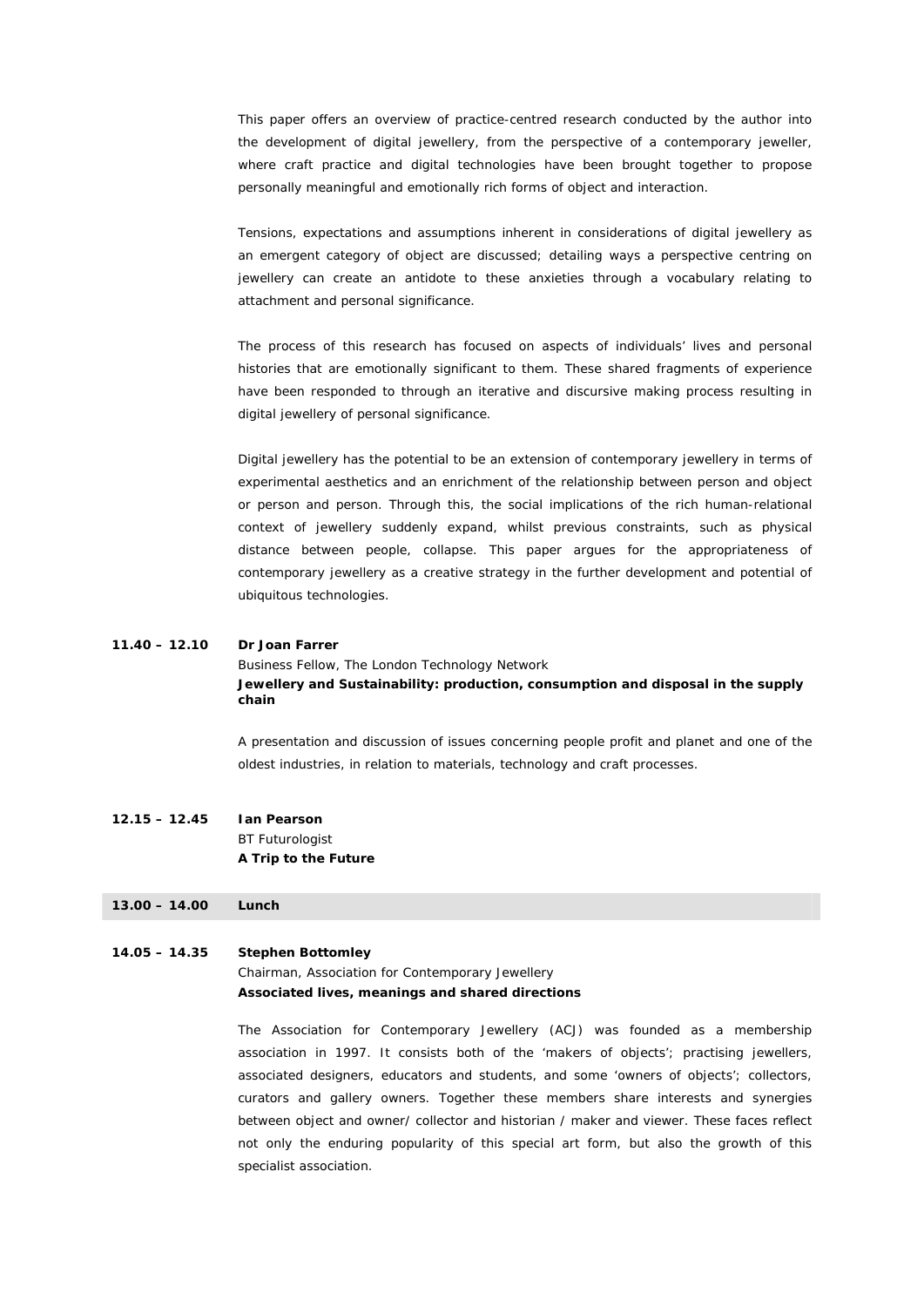Jewellery, possibly more than any other art forms, has the greatest propensity to form personal attachments and articulate silent messages. The subject has an ancient tradition of its work being treasured as a symbolic gift, or having its form invested with meaning and significance beyond its mere financial value or appearance. The jeweller transforms raw materials, (base or precious), into objects that may then pass on to a new owner to live with and to cherish. Traditionally jewellery may be passed from generation to generation, having several owners and more than one associated life. During this unknown future, as the jewellery change hands, it will once again be open to new re-interpretation and re-evaluation. However contemporary jewellery, sensitised of these significances, can be presented for the viewer and pre-imbued with values and messages before it even reaches an original *owner*. As the way we make jewellery changes, especially as new technology emerges, how will this affect the way we interpret and value the jewellery?

This paper will explore these themes though the work of the ACJ members from two referenced exhibitions, 'Jewellery Unlimited', Bristol 2004, and 'Heirlooms', London, 2006. By reflecting on these issues it may be possible to speculate how the new technologies and media available to the designer/maker may, yet again, influence future dynamics between wearers and makers.

#### **14.40 – 15.10 Leon Williams**

Doctoral researcher, Centre for Jewellery Research, Royal College of Art *A future of technology, jewellery and medicine* 

An insight into the benefits of developing virtual yet practical life saving devices …

## **15.15 – 15.45 Dr Jenny Tillotson**  Senior Research Fellow, Innovation Centre, Central Saint Martins College of Art and Design *Scentsor[ring]*

This paper explores the roles of Scentsor[ring]: digital jewellery embedded with wireless sensor networks and microfluidic devices for therapeutic, diagnostic and wellbeing applications. The development of this collection is inspired by the chemical language and interaction of organisms to dispense fragrance, triggered by sensors that react to an individual's body state (e.g. heart rate, temperature) and the environment (e.g. sound). Further sensors such as the 'electronic nose' will be introduced and unorthodox and innovative designs in jewellery will be examined.

There is increasing interest in the effect of the environment on wellbeing and symptoms of mental illness, but until now the focus of recent intervention in this area has been in the more distant or the interpersonal environment. This paper investigates intervention in the immediate personal air-space around the individual. Combined with other forms of support for improved mental health, many patients could welcome the prospect of jewellery that offers enhanced control of their emotional state, whether by conscious control or biofeedback. Several psychiatric disorders and symptoms will be investigated for an application of such Scentsor[ring] technologies i.e. the use of scents to enhance mood and improve psychological wellbeing. This scooping will be undertaken in collaboration with experts in the area of mental health and wellbeing.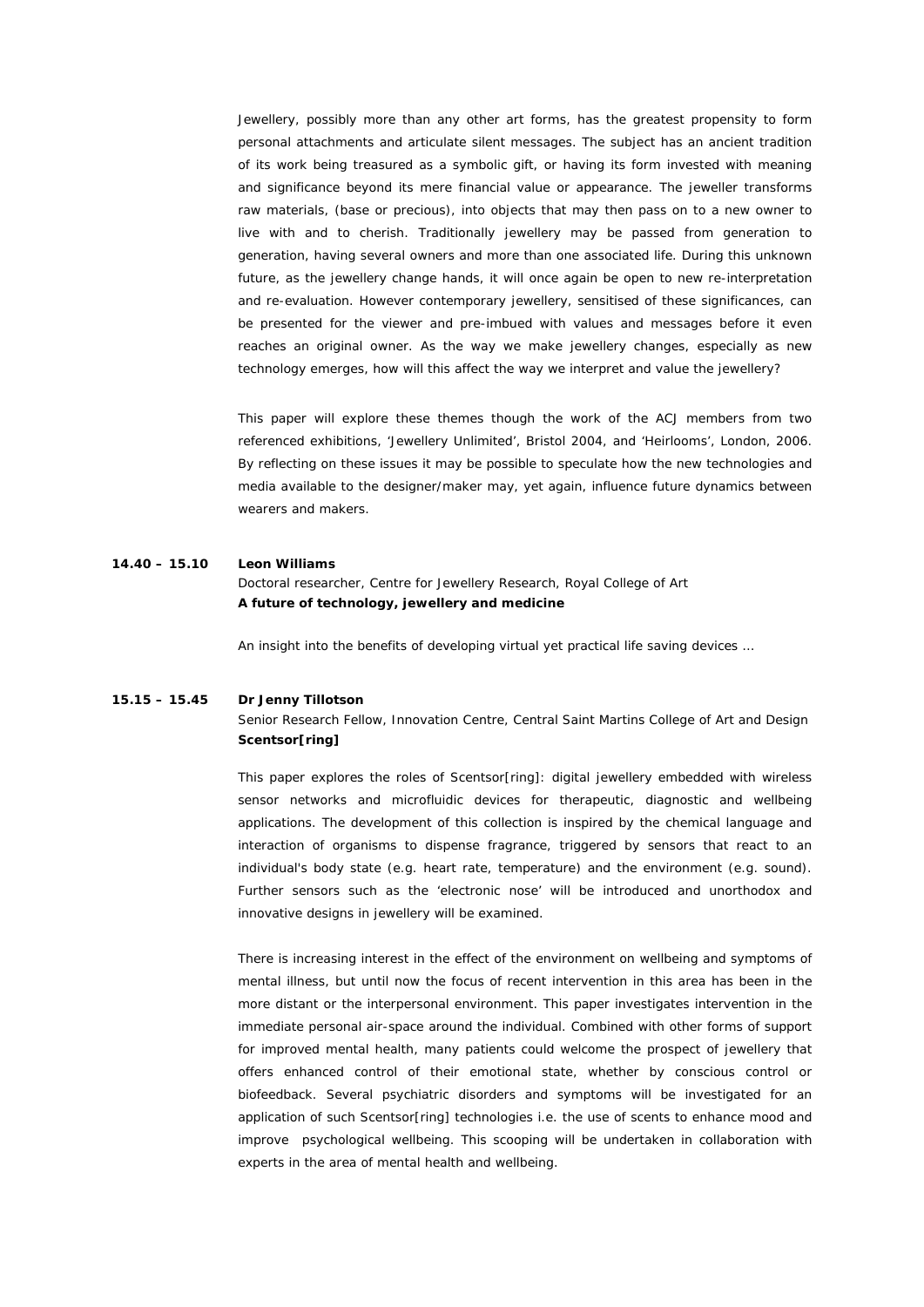The paper will conclude by proposing jewellery that mimics the sense of smell via electronic nose sensors in order to detect spoiled food, monitor pollutant chemicals in the air, or set the basis for revolutionary work in the diagnostic area such as pinpointing ovulation and diseases. By emulating a dog's sense of smell the jewellery could sniff out explosives and narcotics, or detect the early stages of cancer. Further examples include jewellery that is pre-programmed to detect a potential partner's pheromone profile and then send a sample of the users pheromones, or a mosquito repelling device, or an olfactive watch, or jewellery that offers wider-waves of feeling in (re)active environments.

#### **15.50 – 16.20 Dr David Humphrey**

Deputy Director and Research Fellow, Centre for Jewellery Research, Royal College of Art *Throw a few rocks and run away* 

This paper will suggest a range of issues that need to be addressed in relation to the growing interrelationship between digital technologies and jewellery – from technical support considerations in academic environments, to potential osmosis with other fields of practice and the changing nature of consumer demands.

**16.25 – c.17.30** Extended discussion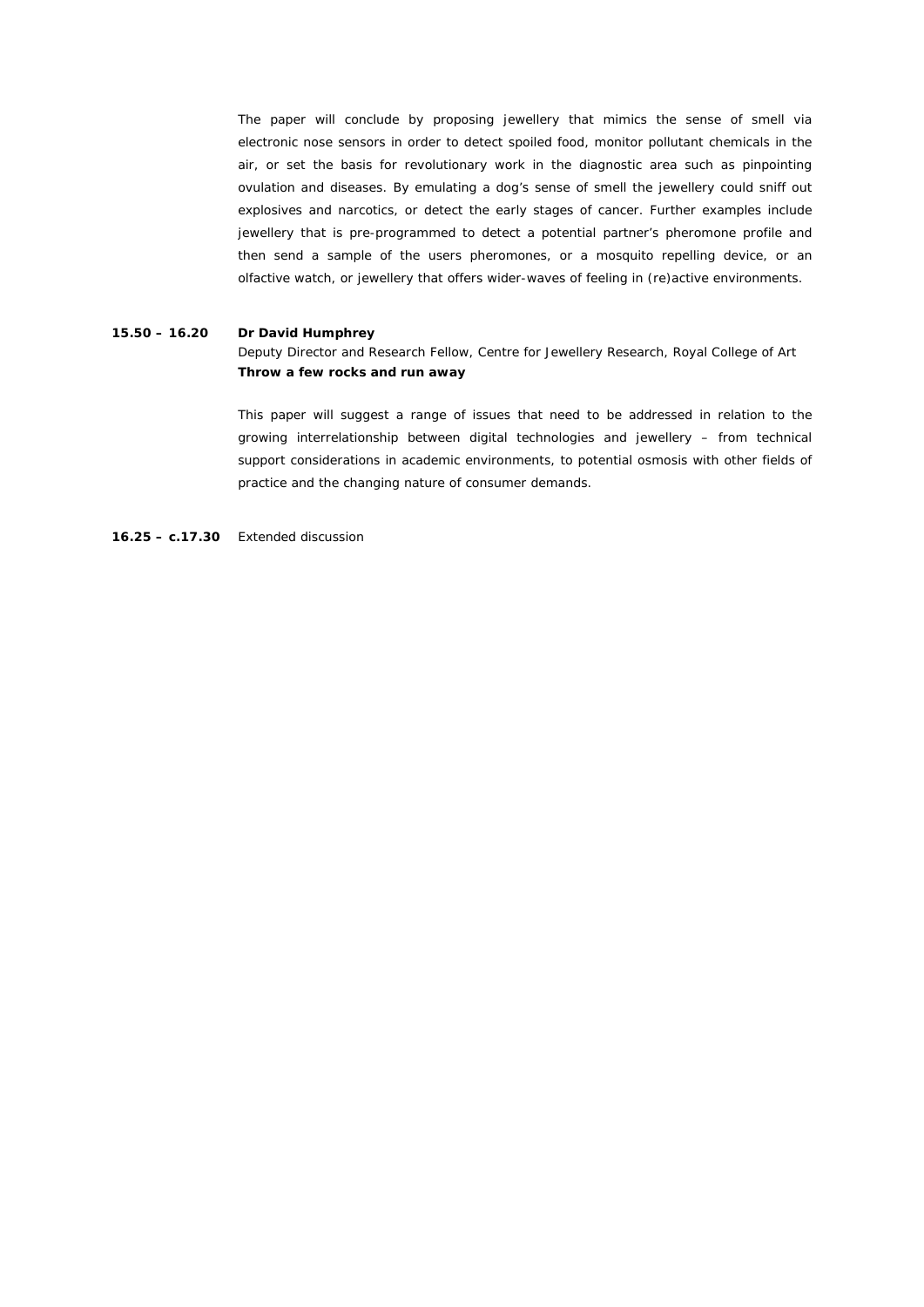#### **The Dana Centre**

165 Queen's Gate South Kensington London SW7 5HD +0044 (0)207 942 4040



The nearest underground station is Gloucester Road, on the District, Circle and Piccadilly lines. The following bus routes can also be used to get to the Dana Centre.

#### **Coming from the east/centre**:

#9 bus can be caught at Hyde Park Corner, Green Park, Piccadilly Circus, Trafalgar Square and The Strand. Alight at the corner of Queen's Gate and Kensington Gore, just after the Royal Albert Hall. #10 bus can be caught from Hyde Park Corner, Marble Arch, Oxford Street, Gower Street, Euston Road and Kings Cross. Alight at the corner of Queen's Gate and Kensington Gore, just after the Royal Albert Hall. #14 bus can be caught from Hyde Park Corner, Green Park, Leicester Square or New Oxford Street. Alight at South Kensington station.

#52 bus can be caught from Hyde Park Corner and Victoria. Alight at the corner of Queen's Gate and Kensington Gore, just after the Royal Albert Hall.

#C1 bus can be caught from Victoria. Alight at South Kensington Station.

#74 bus can be caught from Hyde Park Corner, Marble Arch and Baker Street. Alight on Cromwell Road outside the Natural History Museum.

#360 bus can be caught from Pimlico, Vauxhall and Elephant and Castle. Alight on Gloucester Road. **Coming from the south**:

#49 or #345 bus can be caught from Chelsea or Clapham Junction. Alight on Gloucester Road.

#### **Coming from the west**:

#9 or #10 bus can be caught from High St. Kensington, Kensington Olympia and Hammersmith. Alight at the corner of Queen's Gate and Kensington Gore, just before the Royal Albert Hall.

#49 bus can be caught from High St. Kensington, Kensington Olympia and Shepherds Bush. Alight on Gloucester Road.

#52 bus can be caught from High St. Kensington, Notting Hill Gate and Ladbroke Grove. Alight at the corner of Queen's Gate and Kensington Gore, just before the Royal Albert Hall.

#70 bus can be caught from High St. Kensington, Notting Hill Gate, Queensway and Westbourne Grove. Alight on Gloucester Road.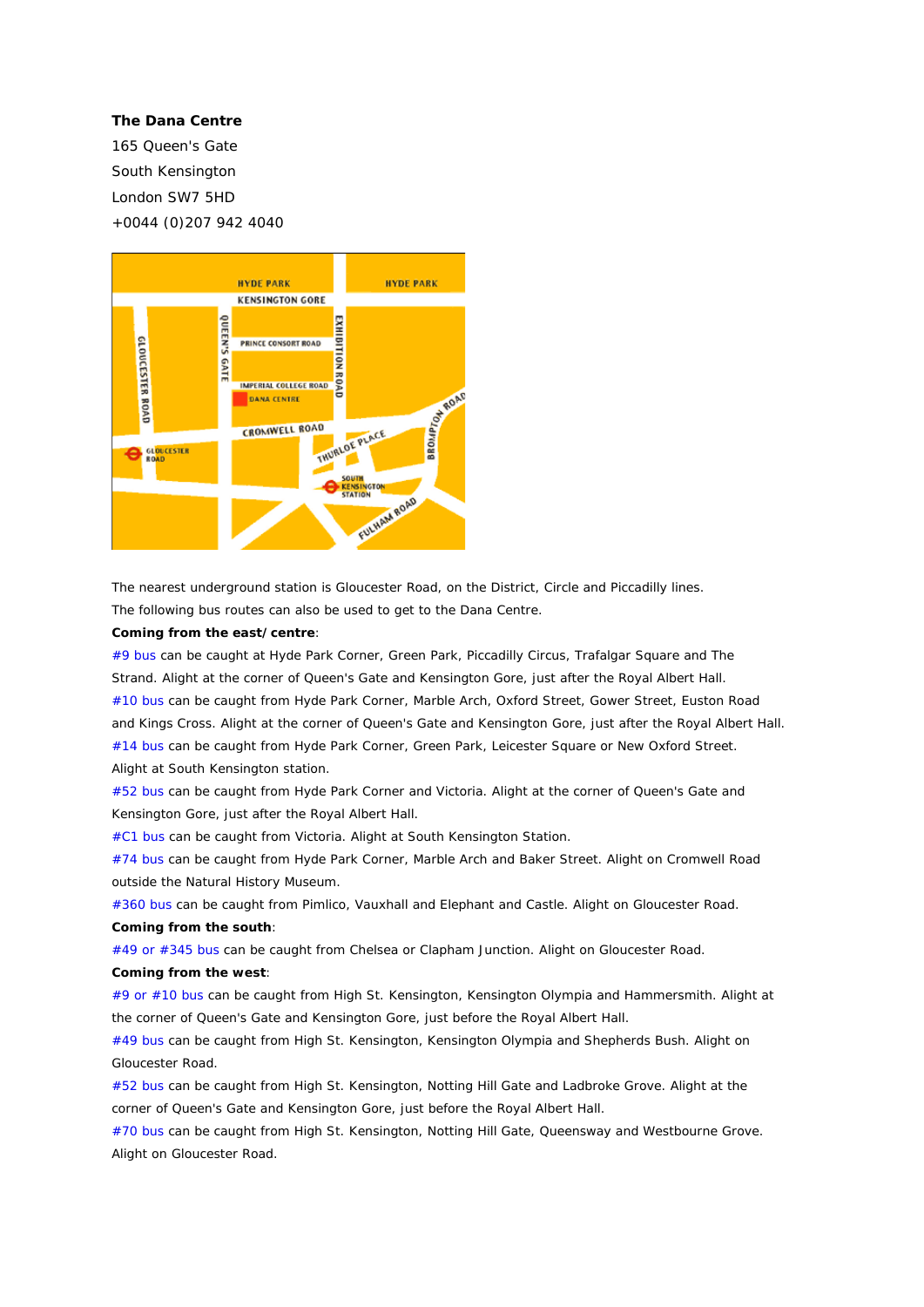#### **AHRC ICT Research Methods Network Expert Seminar**

**The Dana Centre Studio, Queens Gate, London 10.00-17.30 Thursday 26 October 2006** 

## **'blue skies and singing rings'**

#### **Invited guests**

Sandy Black Reader in Fashion Design and Technology London College of Fashion University of the Arts, London

Caroline Broadhead Reader in Jewellery and Textiles Middlesex University

Katie Bunnell Research Cluster Leader The Design Centre Falmouth College of Arts

Beatriz Chadour-Sampson Curator Metalwork Collection Victoria & Albert Museum

Philip Delamore Research Fellow London College of Fashion University of the Arts, London

Susan Fortune Jewellery and Precious Metalwork University College of the Creative Arts at Farnham

Frances Geesin Senior Research Fellow London College of Fashion University of the Arts, London

Charlotte Gorse Academic Leader for Design & Production Sir John Cass Department of Art, Media & Design London Metropolitan University